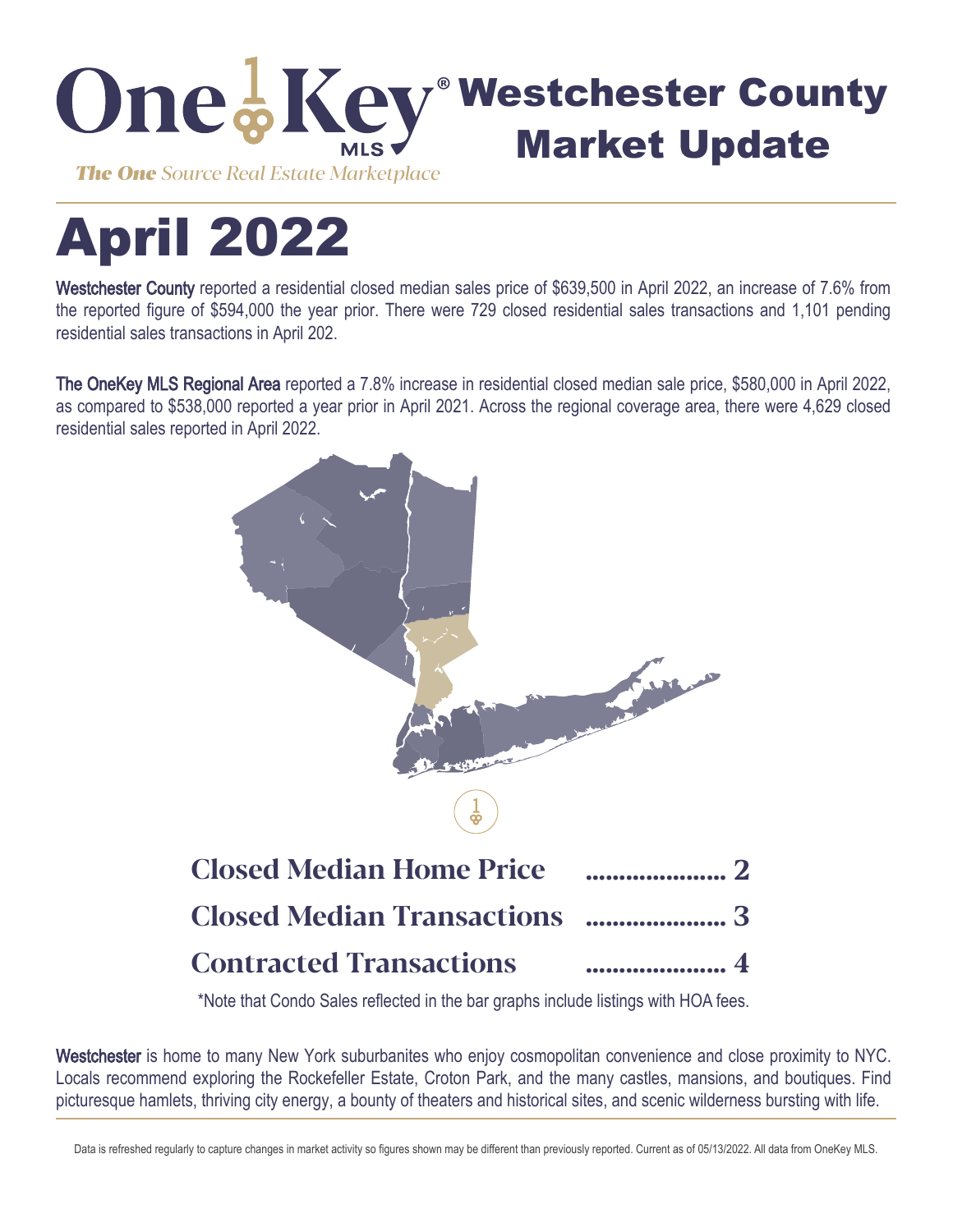

## Real Estate Market Report

## **Pending Sales Counts for:**

### **Location: Westchester (County)**



| Residential, Condo, Co-op Properties |  |  |
|--------------------------------------|--|--|
|                                      |  |  |

| <b>Month</b>    | Current<br>Year | Prior<br>Year | %<br>Change |
|-----------------|-----------------|---------------|-------------|
| Apr-2022        | 1,101           | 1,167         | $-5.7$      |
| Mar-2022        | 1,130           | 1,142         | $-1.1$      |
| Feb-2022        | 813             | 808           | 0.6         |
| Jan-2022        | 616             | 668           | $-7.8$      |
| Dec-2021        | 761             | 794           | $-4.2$      |
| Nov-2021        | 923             | 912           | 1.2         |
| Oct-2021        | 994             | 1,141         | $-12.9$     |
| Sep-2021        | 789             | 1.145         | $-31.1$     |
| Aug-2021        | 956             | 1,195         | $-20.0$     |
| <b>Jul-2021</b> | 1.036           | 1,384         | $-25.1$     |
| <b>Jun-2021</b> | 1,189           | 1,225         | $-2.9$      |
| May-2021        | 1.243           | 546           | 127.7       |

**Pending Sales Counts for:** Location: Westchester (County) (Last 24 Months - Residential, Condo, Co-op Properties)



Note: Information displayed in the data table is compiled by OneKey® MLS and represents a combined total of Residential, Condo, Co-op Properties sales for the selected time frame. Only available<br>data will be displayed. Pl

05/13/2022 03:05 PM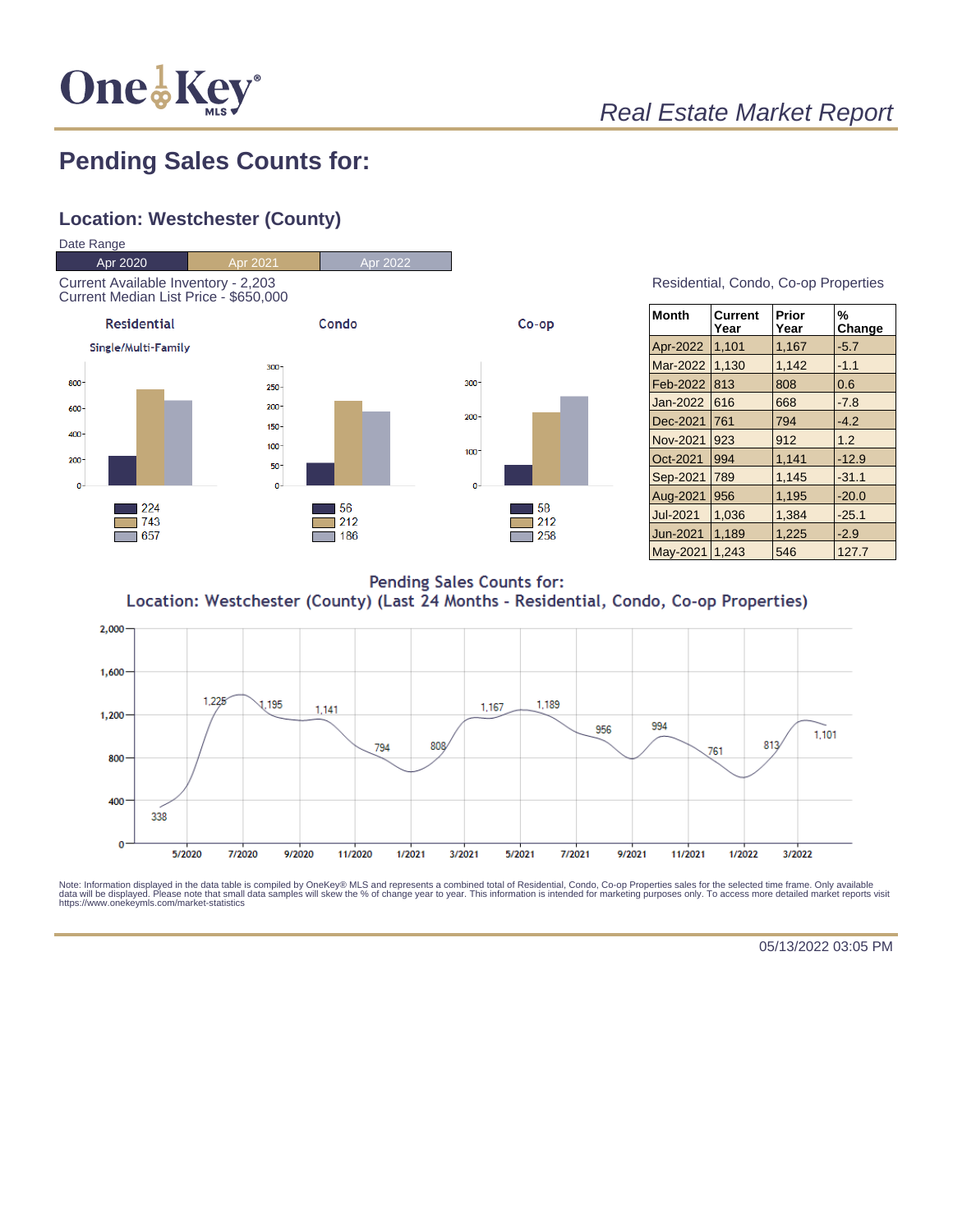

## Real Estate Market Report

## **Sold Property Median Price for:**

#### **Location: Westchester (County)**



#### Residential, Condo, Co-op Properties

| <b>Month</b>    | Current<br>Year | Prior<br>Year | %<br>Change |
|-----------------|-----------------|---------------|-------------|
| Apr-2022        | \$639,500       | \$594,500     | 7.6         |
| Mar-2022        | \$585,000       | \$565,000     | 3.5         |
| Feb-2022        | \$560,000       | \$547,000     | 2.4         |
| Jan-2022        | \$581,825       | \$595.000     | $-2.2$      |
| Dec-2021        | \$615,000       | \$610,000     | 0.8         |
| Nov-2021        | \$590,000       | \$595,000     | $-0.8$      |
| Oct-2021        | \$600,000       | \$629.000     | $-4.6$      |
| Sep-2021        | \$645,000       | \$674.125     | $-4.3$      |
| Aug-2021        | \$685,000       | \$718,250     | $-4.6$      |
| <b>Jul-2021</b> | \$715,000       | \$663,500     | 7.8         |
| Jun-2021        | \$700,000       | \$565,000     | 23.9        |
| <b>May-2021</b> | \$635,000       | \$570,000     | 11.4        |

**Sold Property Median Price for:** Location: Westchester (County) (Last 24 Months - Residential, Condo, Co-op Properties)



Note: Information displayed in the data table is compiled by OneKey® MLS and represents a combined total of Residential, Condo, Co-op Properties sales for the selected time frame. Only available<br>data will be displayed. Pl

05/13/2022 03:04 PM